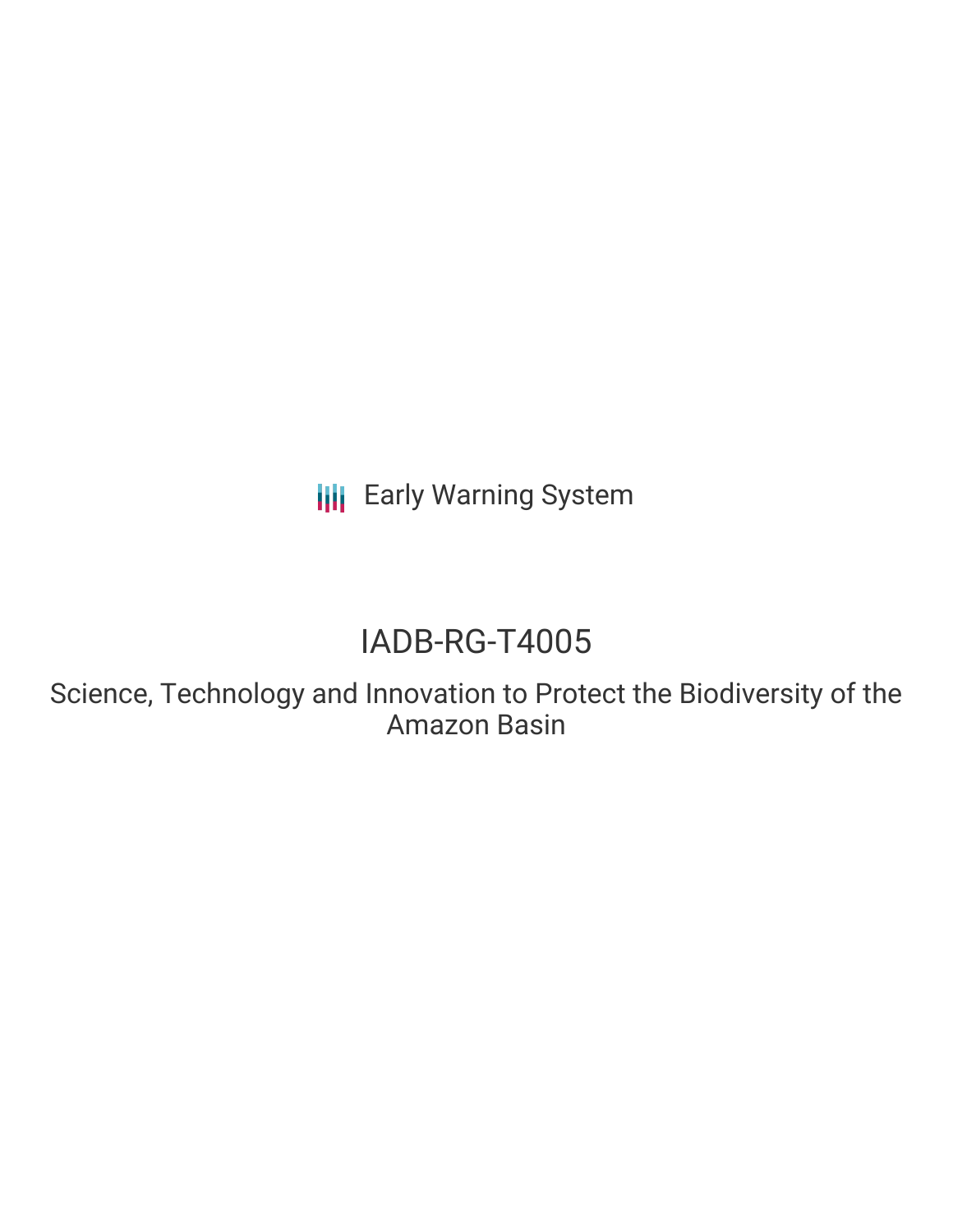

### **Quick Facts**

| <b>Countries</b>               | Bolivia, Brazil, Colombia, Ecuador, Papua New Guinea, Peru, Suriname, Venezuela |
|--------------------------------|---------------------------------------------------------------------------------|
| <b>Financial Institutions</b>  | Inter-American Development Bank (IADB)                                          |
| <b>Status</b>                  | Approved                                                                        |
| <b>Bank Risk Rating</b>        |                                                                                 |
| <b>Borrower</b>                | Regional                                                                        |
| <b>Sectors</b>                 | Climate and Environment, Industry and Trade, Technical Cooperation              |
| Investment Type(s)             | <b>Advisory Services</b>                                                        |
| <b>Investment Amount (USD)</b> | $$1.50$ million                                                                 |
| <b>Project Cost (USD)</b>      | $$1.50$ million                                                                 |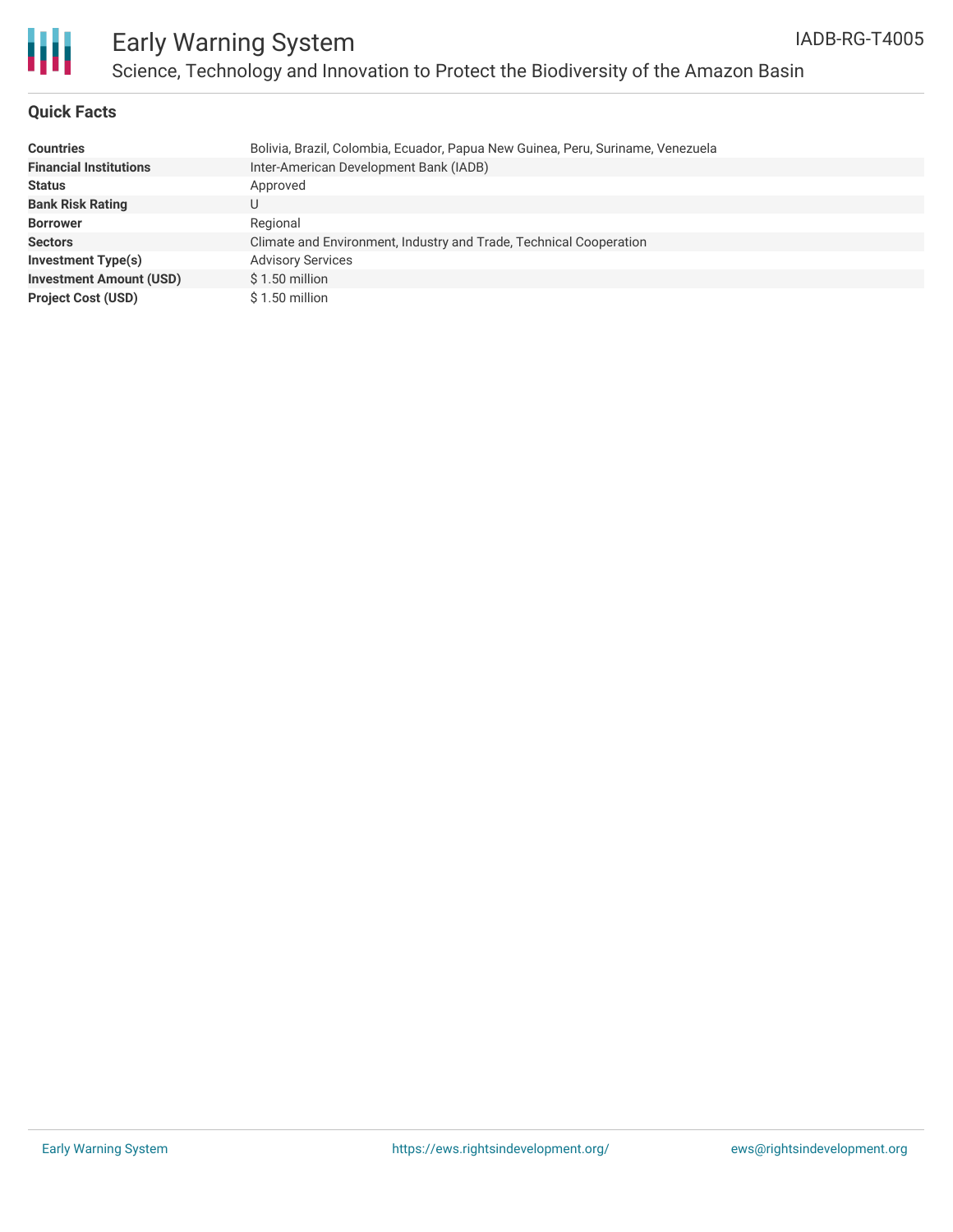

### **Project Description**

The objective of this technical cooperation is to contribute to protect the Amazon through (i) biodiversity research aimed at discovering properties of commercial value in nature, and (ii) the incubation of science-based startups that use or transform renewable resources into bio-based products in a sustainable fashion. Discoveries arising from biodiversity research may be used by firms to develop new or better bio-based products, who together with the incubated startups will be candidates to apply to innovation and bioeconomy funding programs, some of which supported by IDB investment programs , and to become suppliers of value chains.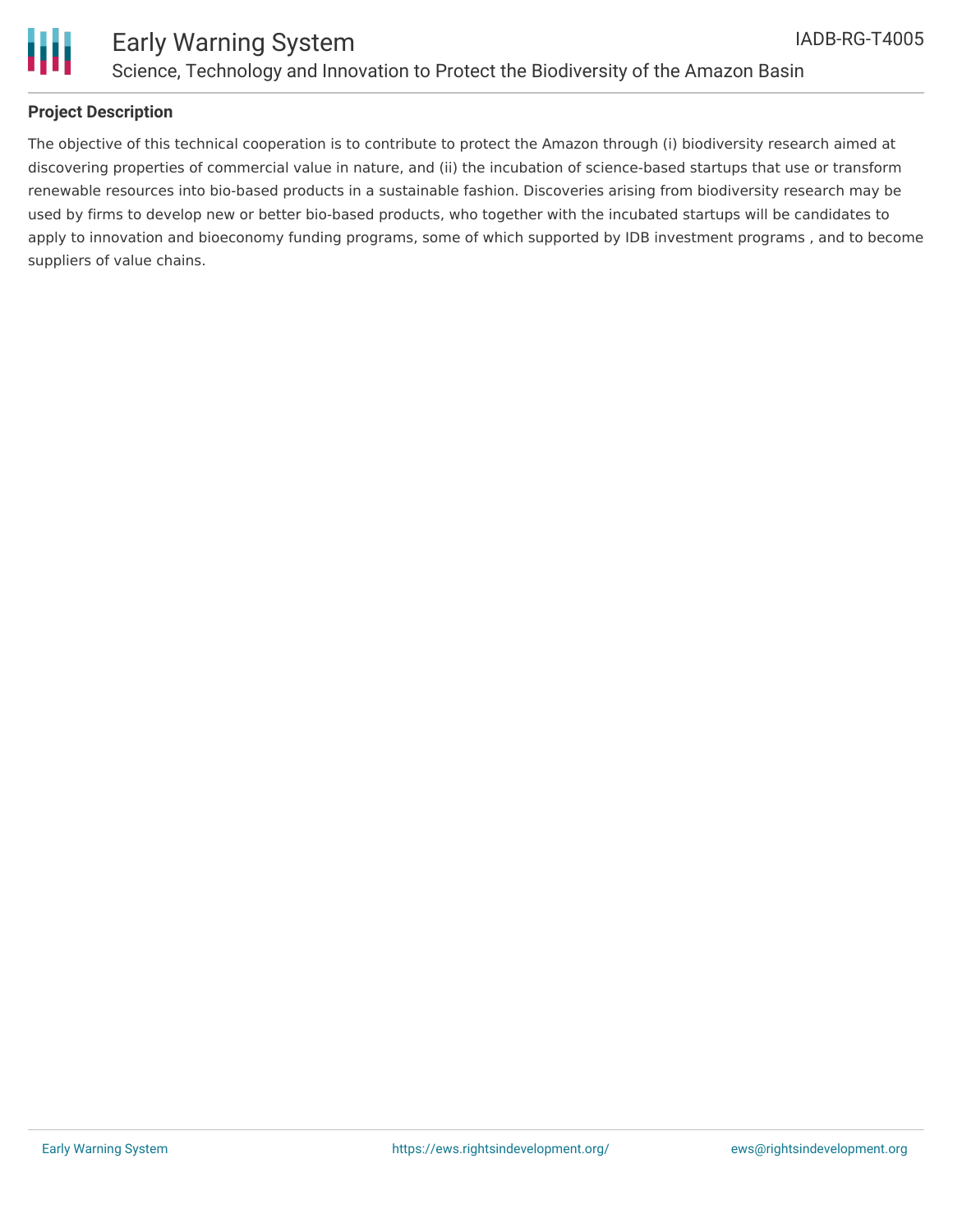

## Early Warning System Science, Technology and Innovation to Protect the Biodiversity of the Amazon Basin

#### **Investment Description**

• Inter-American Development Bank (IADB)